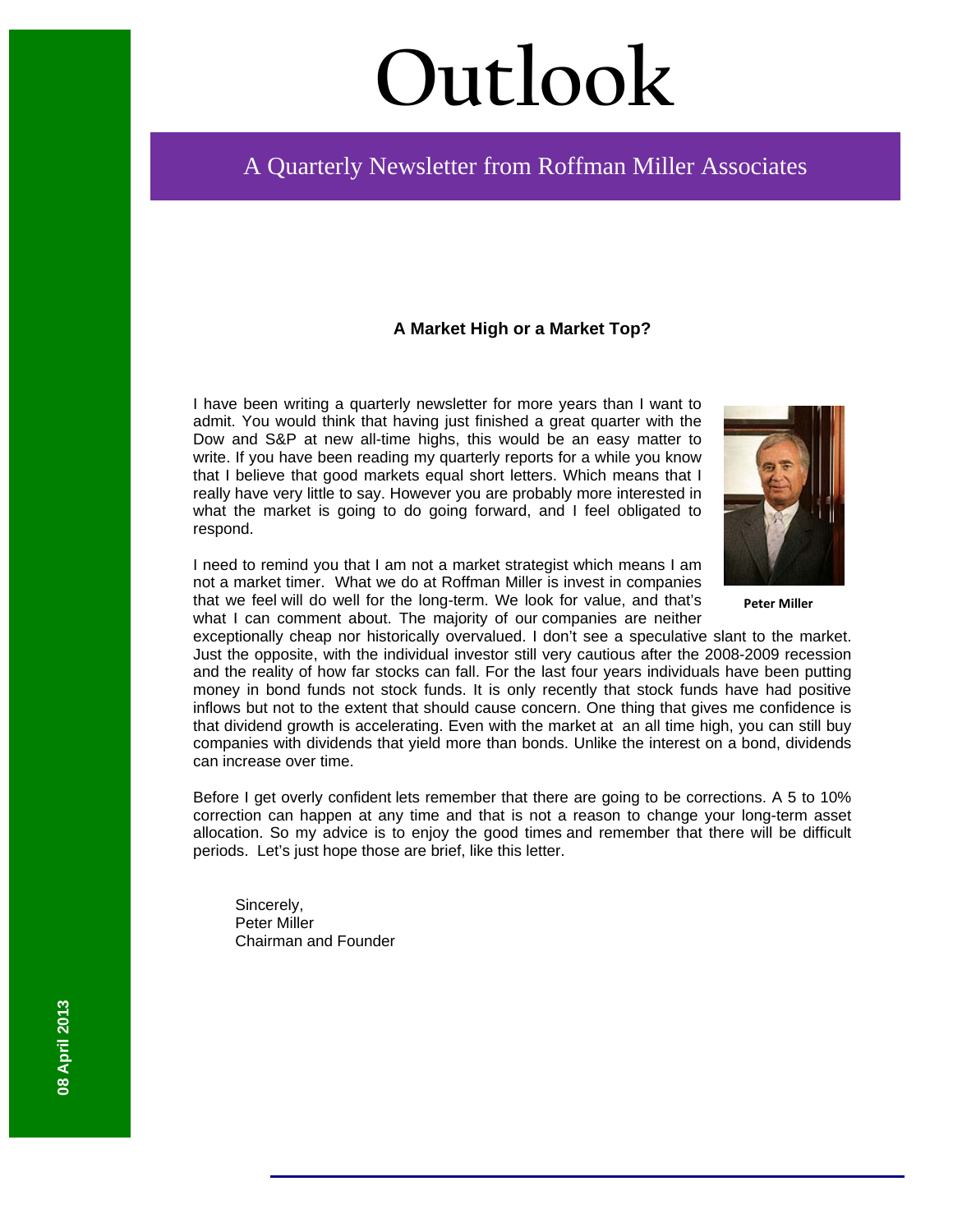# **Taxation Without Too Much Information**

Our Constitution, in what is known as the Taxing and Spending Clause, gives the federal government the power of taxation. *The Congress shall have Power to lay and collect Taxes, Duties, Imposts and Excises, to pay the Debts and provide for the common Defense and general Welfare of the United States; but all Duties, Imposts and Excises shall be uniform throughout the United States.* What our founding Fathers did not state was that the tax code should be understandable by the constituents that would be required to pay the taxes laid out in the tax code. The tax code is tens of thousands of pages long and is not easily digested by the average person. They call it the tax 'code,' as if, on purpose, it was not meant to be deciphered.

In the beginning of the year National Taxpayer Advocate Nina E. Olson released her 2012 Annual Report to Congress, identifying the need for tax reform as priority number one for this administration. The Fiscal Cliff deal, known as the American Taxpayer Relief Act, did little to address the system's problems. The deal focused on tax revenue and included a number of changes to the tax code, including a permanent extension of the Bush-era tax cuts. But except for the automatic spending cuts known as sequestration, the Act left major spending issues unresolved including the debt ceiling and a final version of a budget to fund the federal government in the current fiscal year.

With a deeply divided Congress, we do not see a comprehensive tax reform likely to happen in 2013. That does not say there isn't a ray of hope that Congress will be successful in simplifying the current 70,000 page tax code. Ways and Means Committee Chairman Dave Camp recently announced eleven tax reform groups responsible for reviewing current law and compiling feedback that will be reported back to the committee. "Regardless of party or politics, everyone can agree that comprehensive tax reform should result in a simpler, fairer tax code for families and more jobs for American workers," said Chairman Camp (R-Michigan).

In the meantime, this year we'll see the impact of the following changes:

#### From the *American Taxpayer Relief Act* and the *Affordable Care Act*

- **Investment tax rates:** The top capital gains and dividend rate remain at 15% for those below the \$400,000(single)/\$450,000(joint) income thresholds, and are increased to 20% for those with incomes above those amounts
- **Estate tax:** The current \$5 million per-person estate tax exemption remains (with the \$5 million indexed for inflation) but the rate is increased to 40% from the current 35%
- **Additional Medicare tax:** Anyone earning over \$200,000 (or \$250,000 if filing jointly) will be required to pay an additional 3.8% tax on the lesser of their modified adjusted gross income or net investment income

### Lori Hartman

# **Interesting and Useful**

| $2013$ 401(k), 403(b) Contribution Limits: | \$17,500 plus $$5,500$ Catch-Up (over age 50) |
|--------------------------------------------|-----------------------------------------------|
| 2013 SIMPLE IRA Contribution Limits:       | $$12,000$ plus $$2,500$ Catch-Up              |
| 2013 IRA and Roth IRA Limits:              | \$5,500 plus \$1,000 Catch-Up                 |

- One out of every thirteen households in the United States has a net worth of at least \$1million not counting the value of their primary residence
- The top 1% of taxpayers paid an average tax rate of 23.4% in 2010 vs. an average tax rate of 2.4% for the bottom 50% of taxpayers (Internal Revenue Service)
- Out of approximately 2.4million Americans who will die in 2013, an estimated 3,800 will have to pay federal estate tax
- They'll pay about \$3.7million each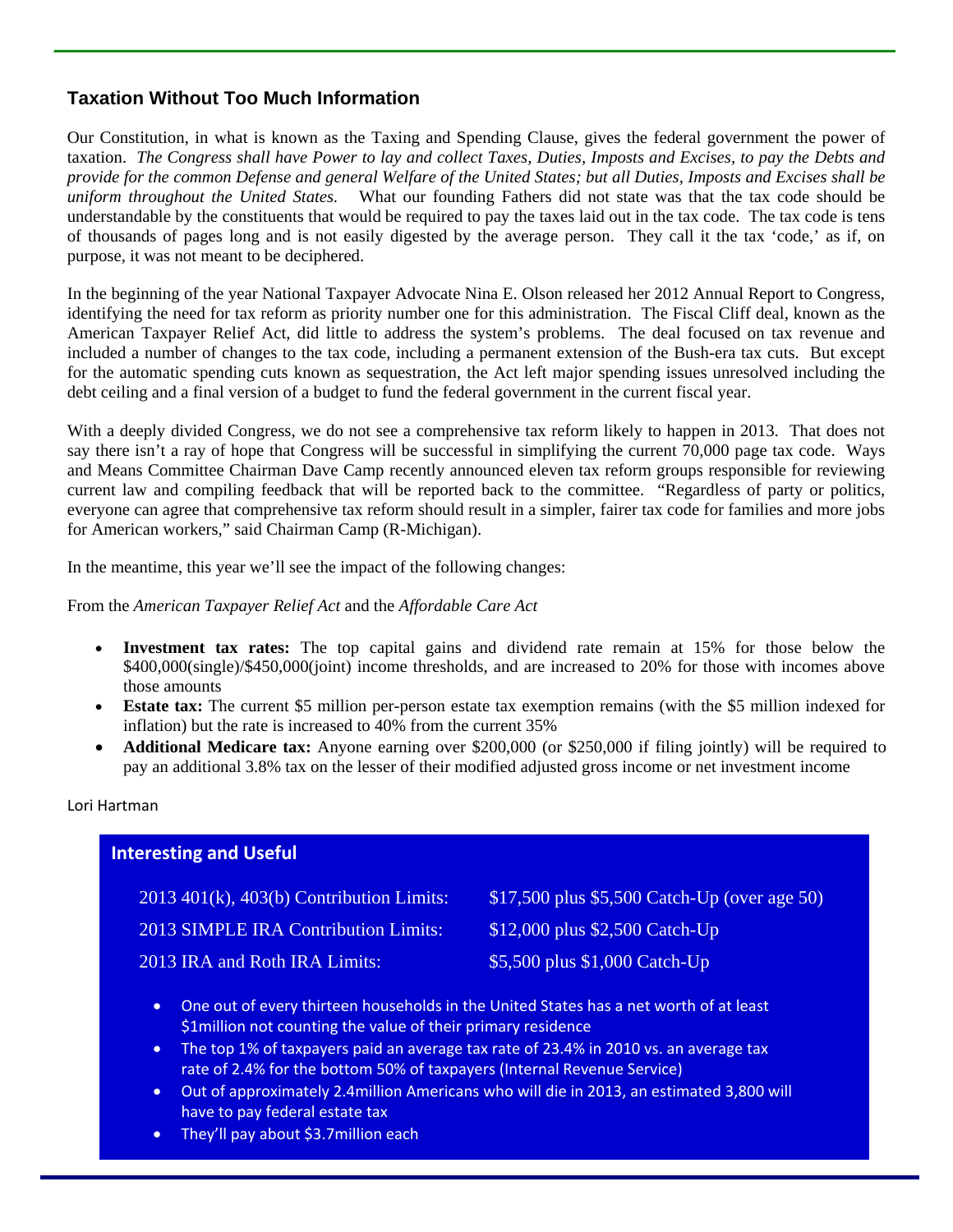## **Energy**

What country is the world's largest oil consumer? Why the United States, of course. In 2011 the US consumed oil at a rate of 18.9 million barrels per day. The runner‐up? China, with 9.8 million barrels per day. Japan is next at 4.5 million/day. Anyway you slice it, in both absolute terms and on a per capita basis we use an awful lot of oil.

Energy prices and energy independence are two big worries for this country. For years our politicians and presidential candidates have had a lot to say about the topic: We need clean energy. We need renewable energy. And investors, sparked by the 2008 spike in crude oil prices, have agreed. But as Joseph Dear, investment chief for the California Public Employees Retirement System said recently, returns from the sector have sputtered. Where do we go from here and is there any good news?

Look for activity at the state level. States don't have the ability to print money and fund idealistic projects like the federal government, so state Energy Plans might give a better indication of where public funds are going to improve infrastructure, availability, pricing, and environmental safety of the fuels that we need. As I did some digging in the New Jersey Energy Master Plan (www.nj.gov/emp), there is more than just conversation happening with natural gas. If you haven't heard it before, natural gas will be the fossil fuel of the  $21^{st}$  century, just as it was coal in the  $19^{th}$  century and oil in the  $20^{th}$ . Natural gas is plentiful in North America, and it burns cleaner than oil or coal.

But the US still needs a dependable supply of oil. It may surprise you to know that the US is moving faster towards oil self‐ sufficiency than any other major importer. By 2020, we'll import less than half of what we did in 2005. New wells are being drilled in the American West, and new discoveries are still being made in the Gulf of Mexico by US exploration and production companies. By 2020, the US is projected to surpass Saudi Arabia and become the world's biggest oil producer (Source: International Energy Agency). At the same time, companies are building facilities to liquefy natural gas for export, and we may in fact become a net *exporter* of energy.

Energy stocks have underperformed the market in 2011 and 2012 year‐to‐date. A clear federal policy on drilling, transportation, and trade, along with positive GDP and lower unemployment figures, would help investor confidence in these companies and possibly 're‐energize' their stock prices.

The S&P 500 gained 10.6% in the first quarter of 2013, the second best start of the past 15 years. Considering the average return of the market for an entire year has been +9.8% over the past 50 years, I'd say we're off to a good start.

#### Mark Frombach

### **College Lending Spree**

In 2010, the federal government expanded its role in the student-loan market, making only direct loans instead of loan guarantees. Preliminary data show that in academic year 2011-12, it issued 93% of all student loans



**Binders** - We have plenty of 2013 Statement Binders in stock. Please call RaRa if you need one.